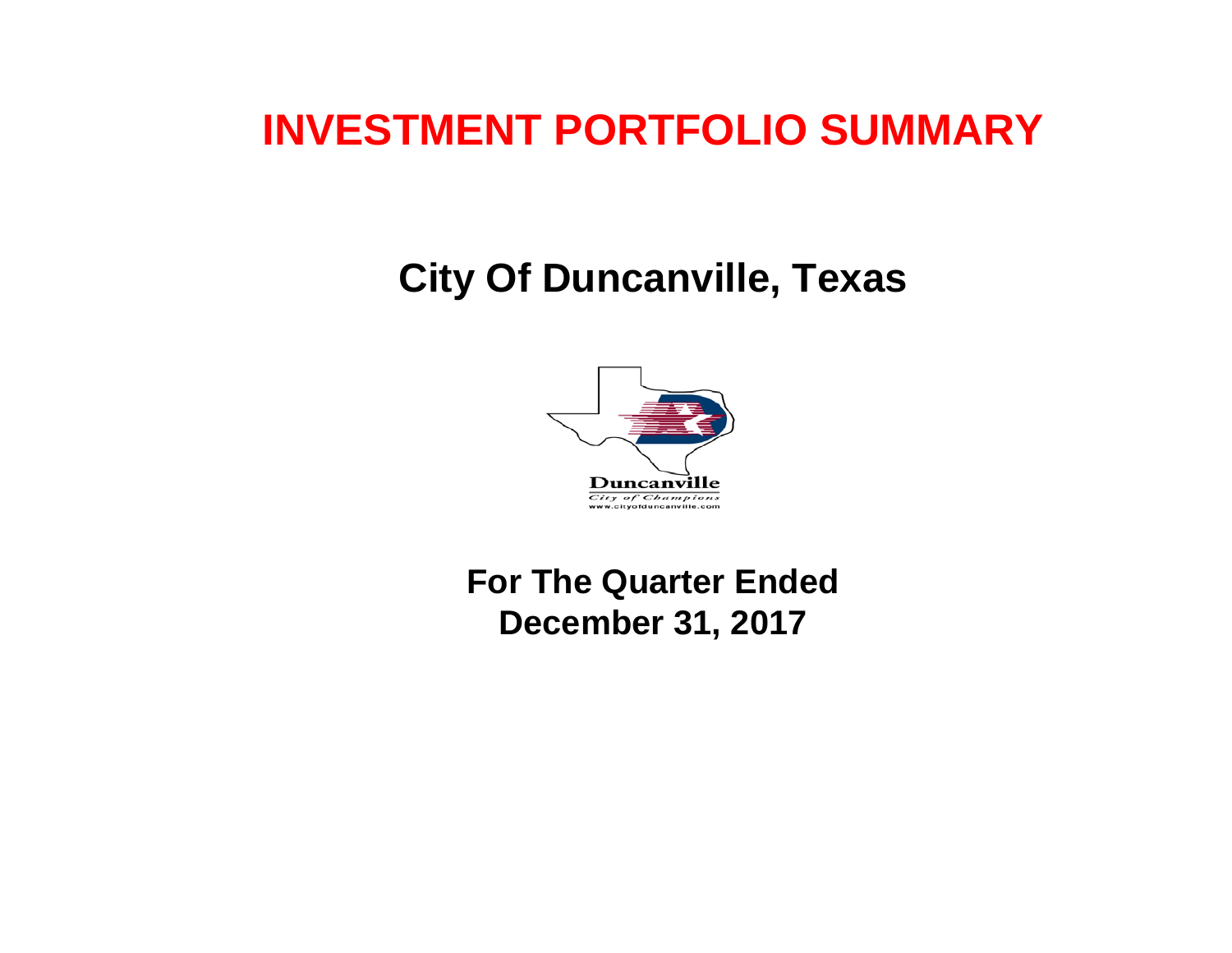

## City Of Duncanville

**Investment Officers Certification**

City Of Duncanville , Texas Investment Portfolio SummaryActivity For The Quarter Ended December 31, 2017

This report is prepared in accordance with chapter 2256 of the Texas Public Funds Investment Act ("PFIA").Section 2256.023(a) of the PFIA states that:"Not less than quarterly ,the investment officer shall prepare and submit to the governing body of the entity a written report of the investment transactions for all funds covered by this chapter for the preceding reporting period" This report is signed by the City Of Duncanville Investment officers and includes the disclosures required by the PFIA.

The investment portfolio complies with the PFIA and the City of Duncanville's approved investment policy and strategy throughout the period. All investment transactions made in the portfolio during this period were in full compliance with the PFIA and approved Investment policy.

**Officers Names and titles:**

**Kevin Hugman Richard Summerlin, CPA, CGFO City Manager Finance Director City Manager Acts and Service Acts and Service Acts and Service Acts and Service Acts and Service Acts and Service Acts and Service Acts and Service Acts and Service Acts and Service Acts and** 

**Paul Frederiksen Tia Pettis, CGFO Assistant City Manager Assistant Finance Director Assistant Finance Director Assistant Finance Director**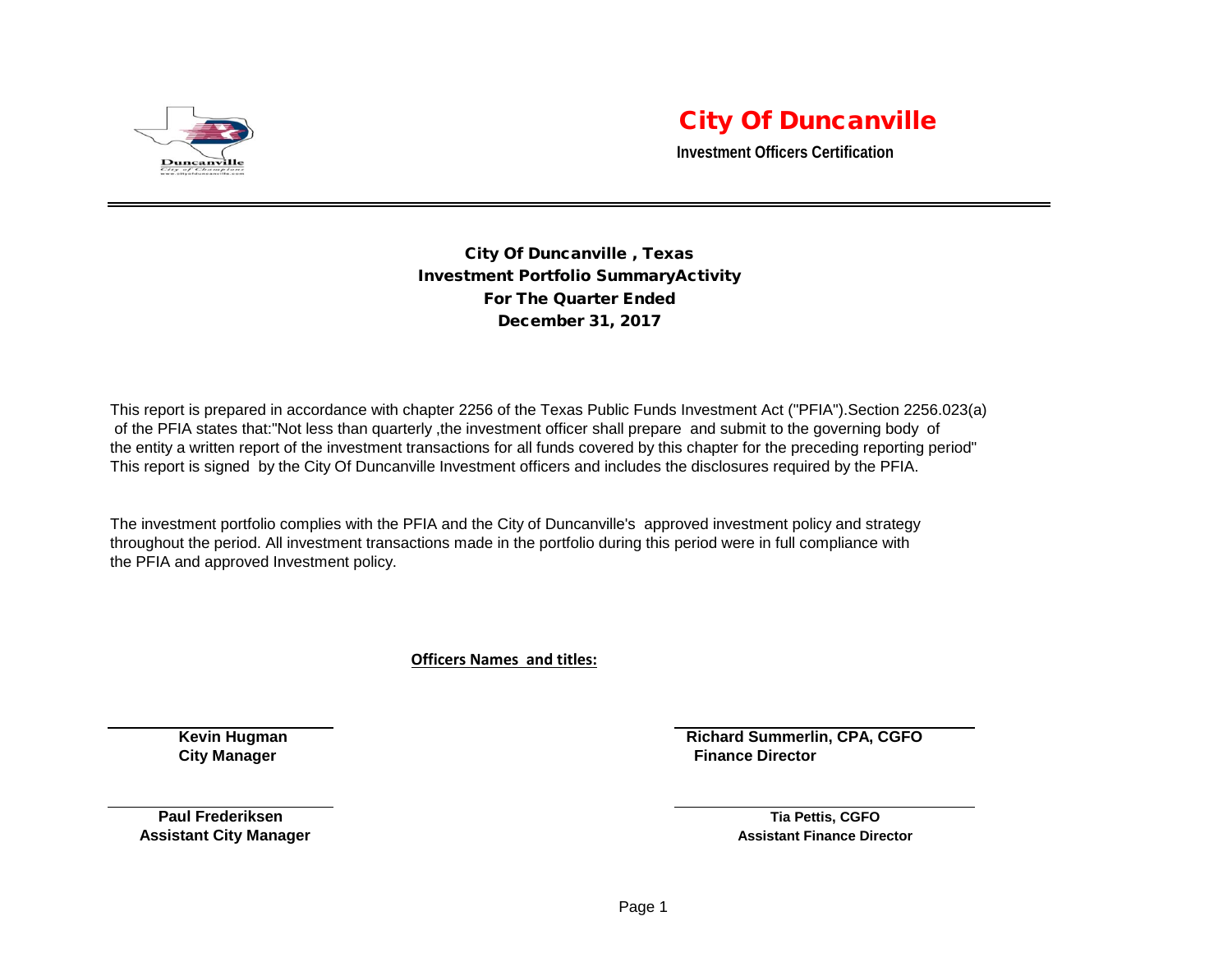

Accou

# City Of Duncanville

**Executive Summary Investment Portfolio For the Quarter Ended December 31, 2017**

| nt Summarv |                              |                   |                     |
|------------|------------------------------|-------------------|---------------------|
|            |                              | <b>Book Value</b> | <b>Market Value</b> |
|            | Investments at 9/30/17       | 24,306,298        | 24,306,298          |
|            | <b>Investment Purchases</b>  | 10,062,556        | 10,062,556          |
|            | <b>Investment Maturities</b> | 6,000,000         | 6,000,000           |
|            | Investmentd at 12/31/2017    | 28,368,854        | 28,368,854          |

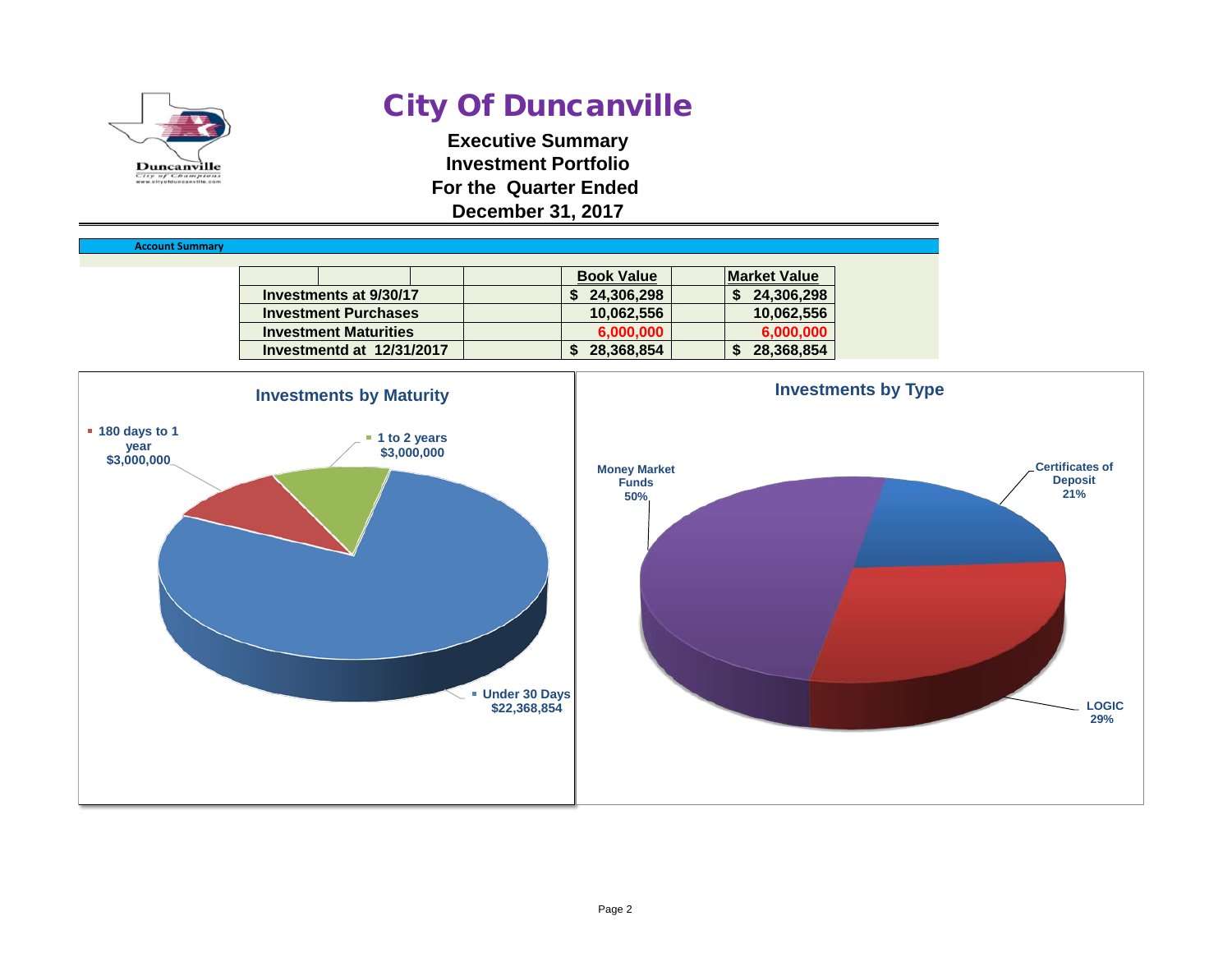#### **City of Duncanville Benchmark Comparison Yield Summary For The Quarter Ended December 31, 2017**

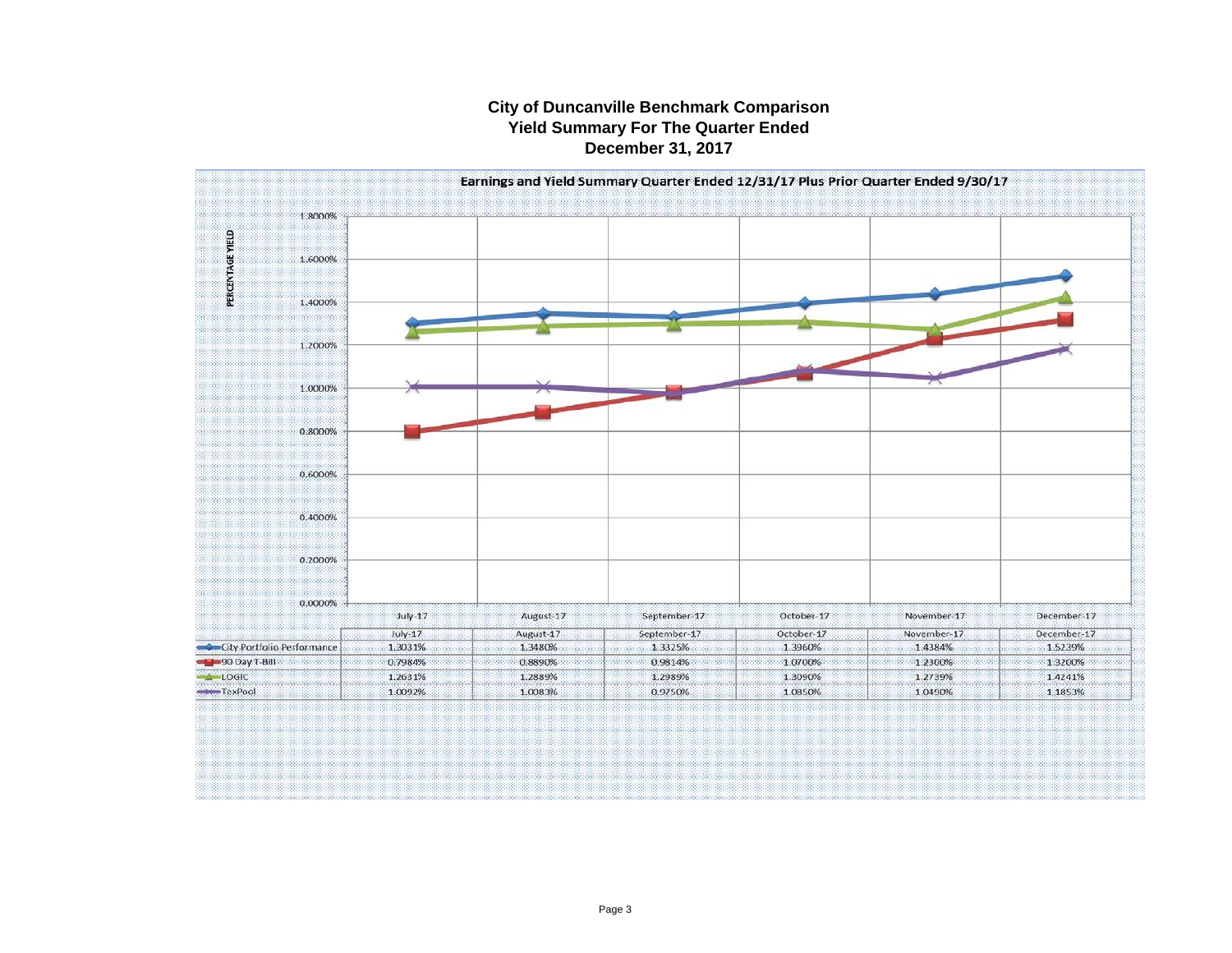## **City of Duncanville**

### **Investment Portfolio Summary**

### **December 31, 2017 For Quarter Ending**

| Purchase  | Maturity  | CD            | Security             | Par             |        |        |          | Purchase      | <b>Book</b>       | Gain /                   | Current     |
|-----------|-----------|---------------|----------------------|-----------------|--------|--------|----------|---------------|-------------------|--------------------------|-------------|
| Date      | Date      | <b>Number</b> | Type                 | Value           | Coupon | Price  | Yield    | Principal     | Value             | (loss)                   | $D - T - M$ |
| 31-Dec-17 | 31-Dec-17 |               | Open LOGIC           | 8,229,081.47    | 1.34%  | 100.00 | l.34% \$ | 8,229,081.47  | 8,229,081.47<br>S | $\overline{\phantom{a}}$ |             |
| 30-Sep-15 | 31-Dec-17 | Open          | Southside MM         | 4,076,836.78    | 1.23%  | 100.00 | 1.23%    | 4,076,836.78  | 4,076,836.78      | $\overline{\phantom{a}}$ |             |
| 30-Jun-17 | 31-Dec-17 |               | Open INEX Bank MM    | 10,058,122.90   | l.46%  | 100.00 | 1.46%    | 10,058,122.90 | 10,058,122.90     | $\overline{\phantom{a}}$ |             |
| 31-Dec-17 | 31-Dec-17 |               | Open ITEXPOOL        | 4,813.23        | 1.11%  | 100.00 | 1.11%    | 4,813.23      | 4,813.23          | $\overline{\phantom{a}}$ |             |
| 06-Oct-17 | 06-Jan-19 |               | 27836 Third Coast CD | 2,000,000.00    | .58%   | 100.00 | 1.58%    | 2,000,000.00  | 2,000,000.00      |                          | 371         |
| 23-Jun-17 | 22-Jun-18 |               | 12188 Tex Sec CD     | 3,000,000.00    | 1.45%  | 100.00 | 1.45%    | 3,000,000.00  | 3,000,000.00      |                          | 173         |
| 06-Jul-17 | 06-Jul-19 | 12071         | Tex Sec CD           | .000.000.00     | 1.69%  | 100.00 | 1.69%    | 1,000,000.00  | 1.000.000.00      |                          | 552         |
| TOTALS    |           |               |                      | \$28,368,854.38 |        |        |          | 28,368,854.38 | \$25,368,854.38   |                          |             |
|           |           |               |                      |                 |        |        |          |               |                   |                          |             |

|                    | <b>Distribution by Maturity</b> |         |  |  |  |  |  |  |  |  |  |  |
|--------------------|---------------------------------|---------|--|--|--|--|--|--|--|--|--|--|
|                    | Par<br>Value                    | Percent |  |  |  |  |  |  |  |  |  |  |
| Under 30 Days      | \$22,368,854.38                 | 78.85%  |  |  |  |  |  |  |  |  |  |  |
| 30 to 90 Days      |                                 | 0.00%   |  |  |  |  |  |  |  |  |  |  |
| 90 to 180 days     |                                 | 0.00%   |  |  |  |  |  |  |  |  |  |  |
| 180 days to 1 year | 3,000,000.00                    | 10.57%  |  |  |  |  |  |  |  |  |  |  |
| 1 to 2 years       | 3,000,000.00                    | 10.57%  |  |  |  |  |  |  |  |  |  |  |
| Totals             | \$28,368,854.38                 | 100.00% |  |  |  |  |  |  |  |  |  |  |
|                    |                                 |         |  |  |  |  |  |  |  |  |  |  |

|                    | <b>Distribution by Maturity</b> |          |                                | <b>Distribution by Investment Type</b> |                      |
|--------------------|---------------------------------|----------|--------------------------------|----------------------------------------|----------------------|
|                    | Par<br>Value                    | Percent  |                                | Percent                                | <b>Book</b><br>Value |
| Under 30 Days      | \$22,368,854.38                 | 78.85%l  | U. S. Treasury Bills / Notes   | $0.00\%$                               | \$                   |
| 30 to 90 Days      |                                 | $0.00\%$ | U. S. Agencies & Instrumer     | 0.00%                                  |                      |
| 90 to 180 days     |                                 | $0.00\%$ | <b>Certificates of Deposit</b> | 21.15%                                 | 6,000,000.00         |
| 180 days to 1 year | 3,000,000.00                    | 10.57%   | <b>LOGIC</b>                   | 29.01%                                 | 8,229,081.47         |
| 1 to 2 years       | 3,000,000.00                    | 10.57%   | <b>TEXPOOL</b>                 | 0.02%                                  | 4,813.23             |
| Totals             | \$28,368,854.38                 | 100.00%  | <b>Money Market Funds</b>      | 49.83%                                 | 14,134,959.68        |
|                    |                                 |          | Repurchase Agreements          | $0.00\%$                               |                      |
|                    |                                 |          | Totals                         | 100.00%                                | \$<br>28.368.854.38  |

MM Money Market Account<br>CD Certificates of Deposit

Certificates of Deposit

D - T - M Days To Maturity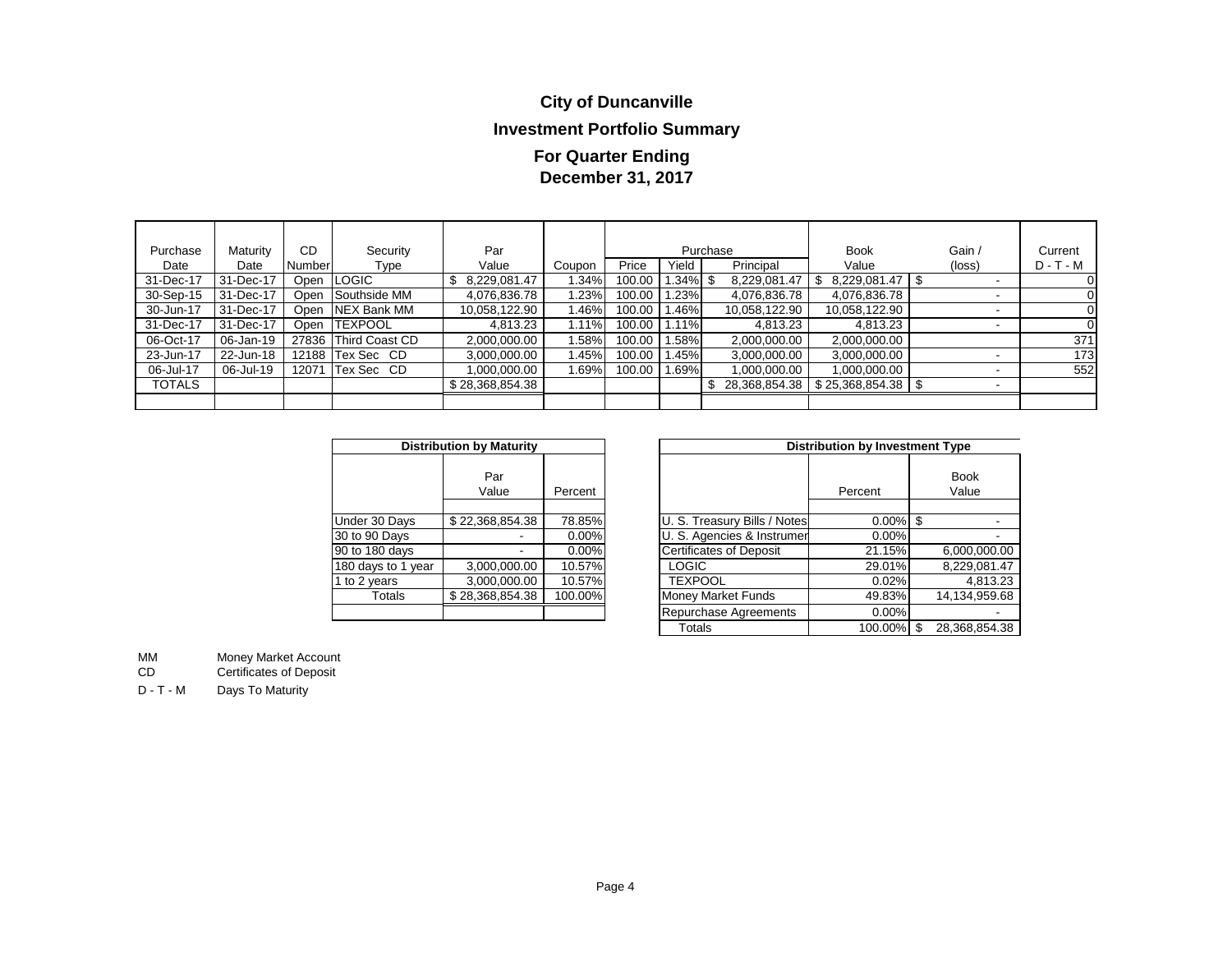#### **City of Duncanville Investment Transaction Detail Report For Quarter Ending December 31, 2017**

| <b>Investment Purchase Transaction Information</b> |      |                          |                     |                          |                          |                                     |     |                                 |  |                                    |                  | <b>Investment Maturities Transaction Information</b> |                         |                  |
|----------------------------------------------------|------|--------------------------|---------------------|--------------------------|--------------------------|-------------------------------------|-----|---------------------------------|--|------------------------------------|------------------|------------------------------------------------------|-------------------------|------------------|
|                                                    | Fund |                          |                     |                          |                          |                                     |     |                                 |  |                                    | Fund             |                                                      |                         |                  |
|                                                    | No.  |                          |                     | Transactions             |                          |                                     |     | Total                           |  |                                    | No.              | Transactions                                         |                         | Total            |
| Date Purchase                                      |      |                          |                     |                          |                          | 06-Oct-17                           |     |                                 |  | Date Purchase                      |                  |                                                      | $\overline{30}$ -Sep-15 |                  |
| Date Maturity                                      |      |                          |                     |                          |                          | 06-Jan-19                           |     |                                 |  | Date Maturity                      |                  |                                                      | 30-Sep-17               |                  |
| <b>CUSIP Number</b>                                |      | Open                     | Southside           | <b>NEX Bank</b>          | Open                     | <b>Third Coast Bank</b>             |     |                                 |  | <b>CUSIP Number</b>                |                  | Open                                                 | Comerica Bank           |                  |
| <b>Security Type</b>                               |      | <b>LOGIC</b>             | <b>Money Market</b> | <b>Money Market</b>      | <b>TexPoo</b>            | <b>CD</b>                           |     |                                 |  | Security Type                      |                  | <b>LOGIC</b>                                         | CD                      |                  |
| Par Value                                          |      | $$5,017,979.92$ \\$      | 12,512.25           | 3.032.050.27             | \$13.29                  | 2,000,000.00 \$ 10,062,555.73<br>-S |     |                                 |  | Par Value                          |                  | \$4.000.000.00                                       | \$2,000,000.00          | 6,000,000.00     |
| <b>Book Value</b>                                  |      | 5,017,979.92             | 12,512.25           | 3,032,050.27             | 13.29                    |                                     |     | 2,000,000.00 \$ 10,062,555.73   |  | <b>Book Value</b>                  |                  | 4.000.000.00                                         | 2,000,000.00            | 6,000,000.00     |
| <b>Market Value</b>                                |      | 5,017,979.92             | 12,512.25           | 3,032,050.27             | 13.29                    |                                     |     | 2,000,000.00   \$ 10,062,555.73 |  | Market Value                       |                  | 4,000,000.00                                         | 2,000,000.00            | 6,000,000.00     |
| General                                            | 001  | 2,505,000.40             | 9,384.19            | 1,021,334.69             | 13.29                    | $2,000,000.00$ \ \$                 |     | 5,535,732.57                    |  | General                            | 001              | 1.500.000.00                                         | 800,000.00              | 2,300,000.00     |
| Utility                                            | 002  | 1,953,611.22             | 3,128.06            | 1,510,033.80             | $\sim$                   |                                     | \$. | 3,466,773.08                    |  | Utility                            | 002              | 2,000,000.00                                         | 400,000.00              | 2,400,000.00     |
| <b>Debt Services</b>                               | 005  | 100,316.67               | $\sim$              |                          |                          |                                     |     | 100,316.67                      |  | <b>Debt Services</b>               | 005              |                                                      | 200,000.00              | 200,000.00       |
| <b>Employee Benefit</b>                            | 007  | 151,210.64               |                     |                          |                          |                                     | \$  | 151,210.64                      |  | <b>Employee Benefit</b>            | 007              |                                                      | 200,000.00              | 200,000.00       |
| Self Ins.                                          | 008  | 150,908.26               |                     | ٠                        |                          |                                     | \$  | 150,908.26                      |  | Self Ins.                          | 008              |                                                      | 200,000.00              | 200,000.00       |
| <b>Hotel/Motel Tax</b>                             | 010  | 695.87                   | $\sim$              | $\overline{\phantom{a}}$ | $\sim$                   |                                     | \$  | 695.87                          |  | <b>Hotel/Motel Tax</b>             | 010              |                                                      |                         |                  |
| Economic Development                               | 012  | 51,111.48                |                     |                          | $\sim$                   |                                     | \$  | 51,111.48                       |  | Economic Development               | 012              |                                                      | 200,000.00              | 200,000.00       |
| <b>Grant Fund</b>                                  | 013  |                          |                     |                          |                          |                                     | \$  |                                 |  | <b>Grant Fund</b>                  | 013              | $\sim$                                               |                         |                  |
| <b>Community Services</b>                          | 014  | 56.64                    | $\sim$              | $\sim$                   | $\overline{\phantom{a}}$ |                                     | \$  | 56.64                           |  | <b>Community Services</b>          | 014              | $\sim$                                               |                         |                  |
| <b>Drainage Fees</b>                               | 015  |                          | $\sim$              | $\sim$                   |                          |                                     | \$  |                                 |  | <b>Drainage Fees</b>               | 015              |                                                      |                         |                  |
| <b>Capital Replacement</b>                         | 016  | 680.24                   | $\sim$              | 500,681.78               | $\sim$                   |                                     | \$  | 501,362.03                      |  | Capital Replacement                | 016              | 500,000.00                                           |                         | 500,000.00       |
| Utility Capital Improvement                        | 017  | 766.83                   | $\sim$              |                          |                          |                                     |     | 766.83                          |  | Utility Capital Improvement        | 017              |                                                      |                         |                  |
| Court Technology                                   | 018  |                          | $\sim$              | $\sim$                   |                          |                                     | \$  |                                 |  | Court Technology                   | 018              |                                                      |                         |                  |
| Solid Waste                                        | 019  | 833.69                   | $\sim$              | $\sim$                   |                          |                                     | \$  | 833.69                          |  | Solid Waste                        | 019              |                                                      |                         | $\sim$           |
| <b>Street</b>                                      | 020  |                          | $\sim$              | $\sim$                   |                          |                                     | \$  |                                 |  | <b>Street</b>                      | $\overline{020}$ |                                                      |                         |                  |
| Drainage Const.                                    | 023  |                          |                     | ۰.                       |                          |                                     | \$  |                                 |  | Drainage Const.                    | 023              |                                                      |                         |                  |
| Parks                                              | 024  |                          |                     |                          |                          |                                     | \$  |                                 |  | Parks                              | 024              |                                                      |                         |                  |
| Capital Improvement                                | 025  | $\overline{\phantom{a}}$ | $\sim$              |                          | $\sim$                   |                                     | \$  |                                 |  | Capital Improvement                | 025              | $\overline{\phantom{a}}$                             |                         |                  |
| Lib. & Rec. 4B                                     | 027  |                          |                     |                          | $\sim$                   |                                     | \$  |                                 |  | Lib. & Rec. 4B                     | 027              |                                                      |                         |                  |
| <b>Traffic Enforcement Program</b>                 | 031  | 1,293.26                 | $\sim$              | $\overline{\phantom{a}}$ |                          |                                     | \$. | 1,293.26                        |  | <b>Traffic Enforcement Program</b> | 031              | $\overline{\phantom{a}}$                             |                         | $\sim$ 100 $\mu$ |
| Abandoned Asset Forfeiture                         | 050  |                          |                     | ۰                        |                          |                                     | \$  |                                 |  | Abandoned Asset Forfeiture         | 050              | $\overline{\phantom{a}}$                             |                         | $\sim$           |
| State Asset Forfeiture                             | 051  |                          | $\sim$              | $\sim$                   |                          |                                     | \$  |                                 |  | <b>State Asset Forfeiture</b>      | 051              | $\overline{\phantom{a}}$                             |                         | $\sim$           |
| <b>Federal Asset Forfeiture</b>                    | 052  | $\mathbf{r}$             | $\sim$              | $\sim$                   | $\sim$                   |                                     | \$. |                                 |  | <b>Federal Asset Forfeiture</b>    | 052              | $\mathbf{r}$                                         |                         |                  |
| <b>Court Security</b>                              | 225  | 51,008.77                | $\sim$              | $\sim$                   | $\sim$                   |                                     | \$  | 51,008.77                       |  | <b>Court Security</b>              | 225              |                                                      |                         |                  |
| Juvenile Case Manager                              | 230  | 50,485.94                | $\sim$              |                          |                          |                                     | \$  | 50,485.94                       |  | Juvenile Case Manager              | 230              |                                                      |                         |                  |
| EDC C.O. CIP                                       | 455  |                          | $\sim$              |                          |                          |                                     | \$  |                                 |  | EDC C.O. CIP                       | 455              |                                                      |                         | $\sim$           |

| <b>Investment Maturities Transaction Information</b> |      |                |                |                    |  |  |  |  |  |  |  |
|------------------------------------------------------|------|----------------|----------------|--------------------|--|--|--|--|--|--|--|
|                                                      | Fund |                |                |                    |  |  |  |  |  |  |  |
|                                                      | No.  | Transactions   |                | Total              |  |  |  |  |  |  |  |
| Date Purchase                                        |      |                | 30-Sep-15      |                    |  |  |  |  |  |  |  |
| Date Maturity                                        |      |                | 30-Sep-17      |                    |  |  |  |  |  |  |  |
| <b>CUSIP Number</b>                                  |      | Open           | Comerica Bank  |                    |  |  |  |  |  |  |  |
| <b>Security Type</b>                                 |      | <b>LOGIC</b>   | CD             |                    |  |  |  |  |  |  |  |
| Par Value                                            |      | \$4,000,000.00 | \$2,000,000.00 | \$<br>6,000,000.00 |  |  |  |  |  |  |  |
| <b>Book Value</b>                                    |      | 4,000,000.00   | 2,000,000.00   | 6,000,000.00       |  |  |  |  |  |  |  |
| Market Value                                         |      | 4,000,000.00   | 2,000,000.00   | 6,000,000.00       |  |  |  |  |  |  |  |
| General                                              | 001  | 1,500,000.00   | 800,000.00     | 2,300,000.00       |  |  |  |  |  |  |  |
| Utility                                              | 002  | 2,000,000.00   | 400,000.00     | 2,400,000.00       |  |  |  |  |  |  |  |
| <b>Debt Services</b>                                 | 005  |                | 200,000.00     | 200,000.00         |  |  |  |  |  |  |  |
| <b>Employee Benefit</b>                              | 007  | ÷,             | 200,000.00     | 200,000.00         |  |  |  |  |  |  |  |
| Self Ins.                                            | 008  | $\frac{1}{2}$  | 200,000.00     | 200,000.00         |  |  |  |  |  |  |  |
| Hotel/Motel Tax                                      | 010  | ÷,             |                |                    |  |  |  |  |  |  |  |
| Economic Development                                 | 012  | ٠              | 200,000.00     | 200,000.00         |  |  |  |  |  |  |  |
| <b>Grant Fund</b>                                    | 013  | ä,             |                |                    |  |  |  |  |  |  |  |
| <b>Community Services</b>                            | 014  |                |                |                    |  |  |  |  |  |  |  |
| Drainage Fees                                        | 015  |                |                |                    |  |  |  |  |  |  |  |
| <b>Capital Replacement</b>                           | 016  | 500,000.00     |                | 500,000.00         |  |  |  |  |  |  |  |
| Utility Capital Improvement                          | 017  |                |                |                    |  |  |  |  |  |  |  |
| Court Technology                                     | 018  | ÷,             |                |                    |  |  |  |  |  |  |  |
| Solid Waste                                          | 019  |                |                |                    |  |  |  |  |  |  |  |
| <b>Street</b>                                        | 020  | ÷,             |                | ٠                  |  |  |  |  |  |  |  |
| Drainage Const.                                      | 023  | ä,             |                | ٠                  |  |  |  |  |  |  |  |
| Parks                                                | 024  | ÷,             |                |                    |  |  |  |  |  |  |  |
| Capital Improvement                                  | 025  | ٠              |                |                    |  |  |  |  |  |  |  |
| Lib. & Rec. 4B                                       | 027  | ÷,             |                |                    |  |  |  |  |  |  |  |
| <b>Traffic Enforcement Program</b>                   | 031  | -              |                |                    |  |  |  |  |  |  |  |
| Abandoned Asset Forfeiture                           | 050  | ä,             |                |                    |  |  |  |  |  |  |  |
| <b>State Asset Forfeiture</b>                        | 051  | ä,             |                |                    |  |  |  |  |  |  |  |
| <b>Federal Asset Forfeiture</b>                      | 052  | ٠              |                |                    |  |  |  |  |  |  |  |
| <b>Court Security</b>                                | 225  | -              |                |                    |  |  |  |  |  |  |  |
| Juvenile Case Manager                                | 230  | ٠              |                |                    |  |  |  |  |  |  |  |
| <b>EDCCO CIP</b>                                     | 455  | -              |                |                    |  |  |  |  |  |  |  |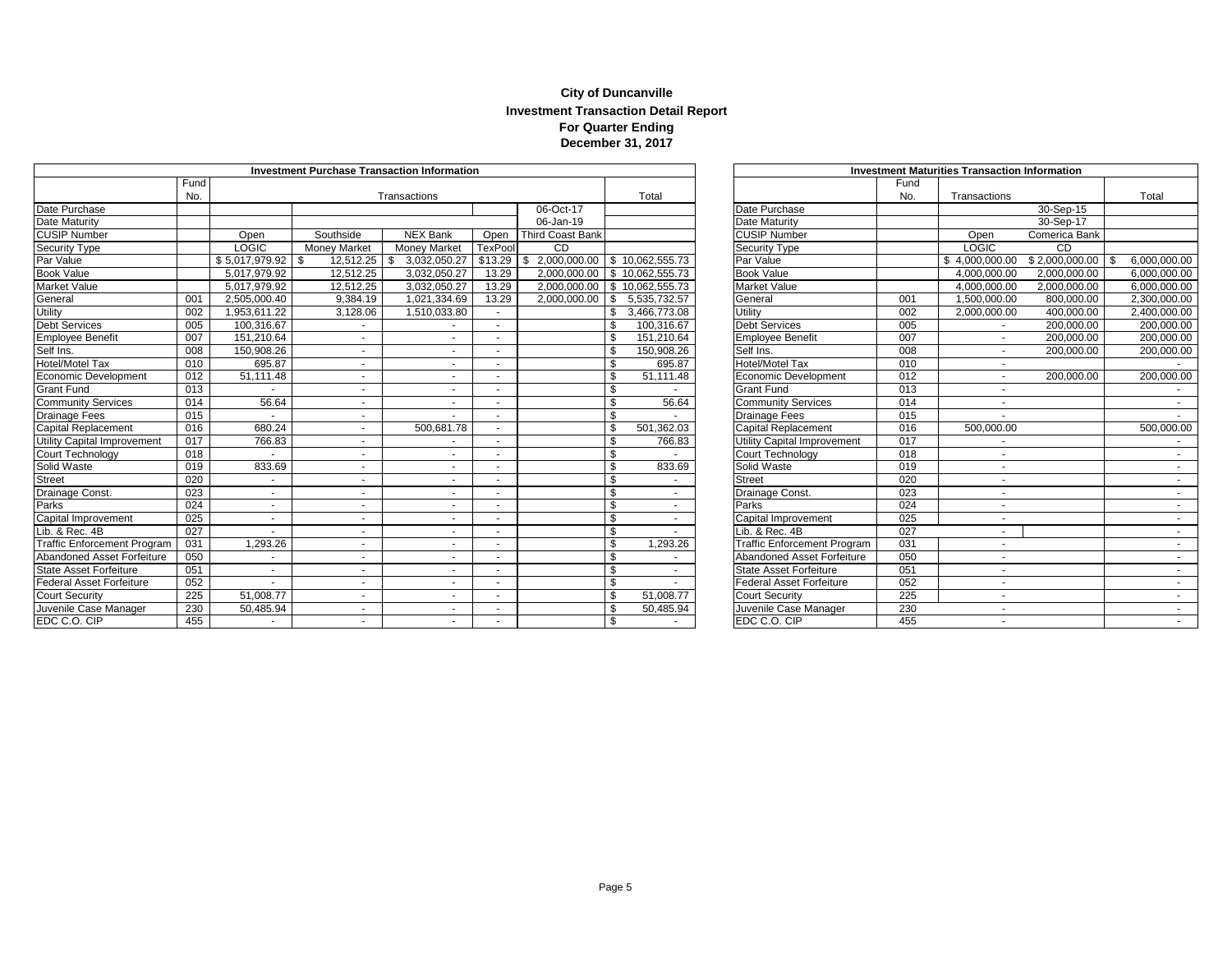#### **City of Duncanville Schedule of Market Value of Investments By Maturity Dates and Fund For Quarter Ending December 31, 2017**

|                                    | Fund             |                    |                          |                          |                          |                    |                          |                          |                     |
|------------------------------------|------------------|--------------------|--------------------------|--------------------------|--------------------------|--------------------|--------------------------|--------------------------|---------------------|
|                                    | No.              |                    |                          |                          |                          |                    |                          |                          | Total               |
| Date Purchase                      |                  |                    |                          |                          |                          | 23-Jun-17          | 06-Jul-17                | 06-Oct-17                |                     |
| <b>Date Maturity</b>               |                  |                    |                          |                          |                          | 22-Jun-18          | 06-Jul-19                | 06-Jan-19                |                     |
| <b>CUSIP Number</b>                |                  | Open               | Open                     | Open                     | Open                     | CD #12188          | CD #12071                | <b>CD</b>                |                     |
| <b>Security Type</b>               |                  | LOGIC              | <b>TexPool</b>           | Southside MM             | Nex Bank MM              | <b>TX SEC BANK</b> | <b>TX SEC BANK</b>       | Third Coast Bank         |                     |
| Par Value                          |                  | 8,229,081.47<br>\$ | \$<br>4,813.23           | \$4,076,836.78           | \$10,058,122.90          | \$3,000,000.00     | \$1,000,000.00           | \$2,000,000.00           | \$<br>28,368,854.38 |
| Beginning Book Value               |                  | 7,211,101.55       | 4,799.94                 | 4,064,324.53             | 7,026,072.63             | 3,000,000.00       | 1,000,000.00             | 2,000,000.00             | 24,306,298.65       |
| <b>Beginning Market Value</b>      |                  | 7,211,101.55       | 4,799.94                 | 4,064,324.53             | 7,026,072.63             | 3,000,000.00       | 1,000,000.00             | 2,000,000.00             | 24,306,298.65       |
| Ending Book Value                  |                  | 8,229,081.47       | 4,813.23                 | 4,076,836.78             | 10,058,122.90            | 3,000,000.00       | 1,000,000.00             | 2,000,000.00             | 28,368,854.38       |
| <b>Ending Market Value</b>         |                  | 8,229,081.47       | 4,813.23                 | 4,076,836.78             | 10.058.122.90            | 3,000,000.00       | 1.000.000.00             | 2,000,000.00             | 28,368,854.38       |
| General                            | 001              | 3,125,089.74       | 4,813.23                 | 3,057,627.59             | 6,039,958.00             | 1,500,000.00       | 900,000.00               | 2,000,000.00             | 16,627,488.56       |
| <b>Utility</b>                     | 002              | 2,126,239.01       |                          | 1,019,209.20             | 3,517,483.12             | 1,500,000.00       |                          |                          | 8,162,931.32        |
| <b>Debt Services</b>               | 005              | 171,288.41         | $\overline{\phantom{a}}$ |                          |                          |                    | 100,000.00               |                          | 271,288.41          |
| Employee Benefit                   | 007              | 468,484.81         | $\overline{\phantom{0}}$ | $\overline{\phantom{a}}$ | $\overline{a}$           |                    |                          | $\overline{\phantom{a}}$ | 468,484.81          |
| Self Ins.                          | 008              | 381,600.94         | $\blacksquare$           | ä,                       |                          |                    | ä,                       |                          | 381,600.94          |
| Hotel/Motel Tax                    | 010              | 200,294.01         | ٠                        | $\overline{\phantom{a}}$ |                          |                    |                          |                          | 200,294.01          |
| Economic Development               | $\overline{012}$ | 359,896.10         | $\overline{\phantom{a}}$ | $\overline{\phantom{a}}$ | $\overline{\phantom{a}}$ |                    | $\blacksquare$           |                          | 359,896.10          |
| <b>Grant Fund</b>                  | 013              |                    | $\blacksquare$           | $\overline{\phantom{a}}$ | $\overline{\phantom{a}}$ |                    | $\blacksquare$           |                          |                     |
| <b>Community Services</b>          | 014              | 16,341.22          | ٠                        | ٠                        |                          |                    |                          |                          | 16,341.22           |
| <b>Drainage Fees</b>               | 015              |                    | $\blacksquare$           | $\blacksquare$           |                          |                    | $\blacksquare$           |                          |                     |
| <b>Capital Replacement</b>         | 016              | 37,341.45          | $\sim$                   | ÷                        | 500,681.78               |                    | $\overline{\phantom{a}}$ | $\overline{\phantom{a}}$ | 538,023.23          |
| <b>Utility Capital Improvement</b> | 017              | 220,639.41         | ٠                        | $\overline{\phantom{a}}$ |                          |                    |                          |                          | 220,639.41          |
| Court Technology                   | 018              |                    | ٠                        | $\blacksquare$           |                          |                    |                          | $\blacksquare$           |                     |
| Solid Waste                        | 019              | 239,835.39         | $\overline{\phantom{a}}$ | ٠                        |                          |                    |                          |                          | 239,835.39          |
| <b>Street</b>                      | 020              |                    | $\overline{\phantom{a}}$ | $\overline{\phantom{a}}$ | $\sim$                   |                    | $\blacksquare$           |                          |                     |
| Parks                              | $\overline{024}$ | ä,                 | ٠                        | $\blacksquare$           |                          |                    | $\blacksquare$           |                          |                     |
| Capital Improvement                | 025              |                    | ٠                        | ٠                        |                          |                    | $\blacksquare$           |                          |                     |
| <b>Traffic Enforcement Program</b> | 031              | 372,112.92         | $\sim$                   | $\overline{\phantom{a}}$ | $\sim$                   |                    | $\overline{\phantom{a}}$ | $\overline{\phantom{a}}$ | 372,112.92          |
| Abandoned Asset Forfeiture         | 050              |                    | $\blacksquare$           | ÷                        | $\overline{a}$           |                    | $\overline{a}$           | $\overline{\phantom{a}}$ |                     |
| <b>State Asset Forfeiture</b>      | 051              |                    | $\overline{\phantom{a}}$ | ÷,                       |                          |                    | ÷,                       |                          |                     |
| <b>Federal Asset Forfeiture</b>    | 052              |                    |                          | $\overline{\phantom{a}}$ |                          |                    | ٠                        |                          |                     |
| <b>Court Security</b>              | 225              | 330,250.74         | $\sim$                   | $\overline{\phantom{a}}$ | ۰.                       |                    | $\overline{\phantom{a}}$ | $\overline{\phantom{a}}$ | 330,250.74          |
| Juvenile Case Manager              | 230              | 179,667.31         | ٠                        | ٠                        | $\sim$                   |                    | $\blacksquare$           |                          | 179,667.31          |
| EDC C.O. CIP                       | 455              |                    |                          | $\blacksquare$           |                          |                    |                          |                          |                     |